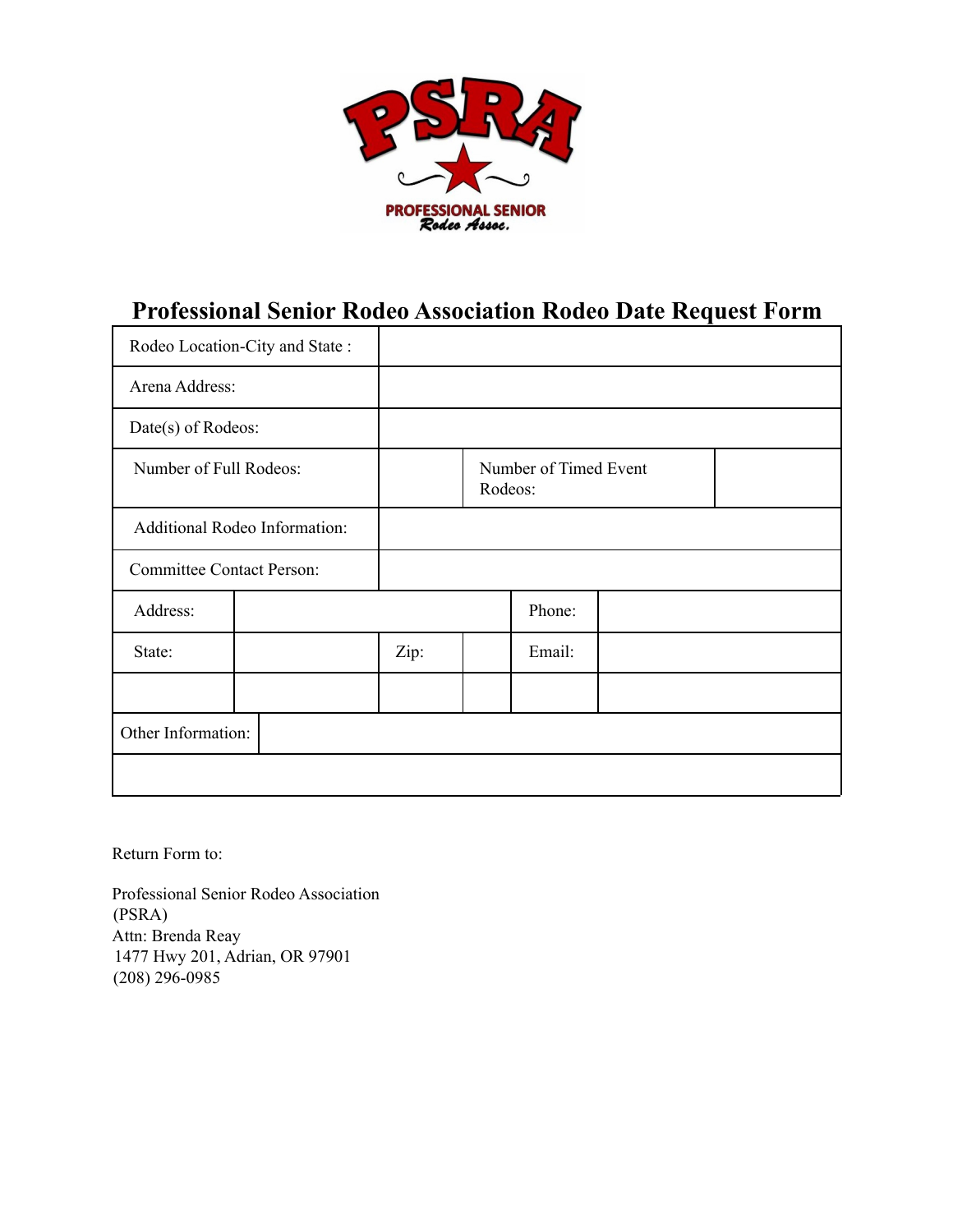

# **Professional Senior Rodeo Association Rodeo Sanction Information**

Committees desiring to host a Professional Senior Rodeo must submit an application and sanction packet to the National Office with enough advance notice to publish rodeo information and dates on line at least 30 days prior to the requested rodeo dates. At least one rodeo must be a full rodeo with minimum required added money. A committee may choose to have a timed event rodeo as well provided there is at least one full rodeo. A \$100 sanction fee for EACH rodeo must accompany this contract along with a refundable \$100 bond for each location. Events are as follows: Tie Down 40-50, 50-60, 60+, 68+, Ribbon Roping 40-50, 50-60, 60+, Team Roping 40-50, 50-60, 60+, Ladies Barrel Racing 40-50, 50-60, 60+, 68+, Ladies Breakaway, Mens Breakaway, Steer Wrestling, Bareback, Saddle Bronc and Bull Riding. Minimum added money required as follows:

| Event:                     | Minimum Added Money per Age<br>Group: | Total Added Money:        |
|----------------------------|---------------------------------------|---------------------------|
|                            |                                       |                           |
| Tie Down                   | \$50                                  | \$200                     |
| <b>Ribbon Roping</b>       | \$100                                 | \$300                     |
| Team Roping                | \$100                                 | \$300                     |
| Ladies Breakaway           | \$50                                  | \$50                      |
| Mens Breakaway             | \$50                                  | \$50                      |
| Ladies Barrel Racing       | \$50                                  | \$200                     |
|                            |                                       |                           |
| <b>Total:</b>              |                                       | \$1100 (plus rough stock) |
|                            |                                       |                           |
| <b>Rough Stock Events:</b> |                                       |                           |
| <b>Bareback</b>            | \$100 plus \$50/person (max \$300)    | Based on entries          |
| SaddleBronc                | \$100 plus \$50/person (max \$300)    | Based on entries          |
| <b>Bull Riding</b>         | \$100 plus \$50/person (max \$300)    | Based on entries          |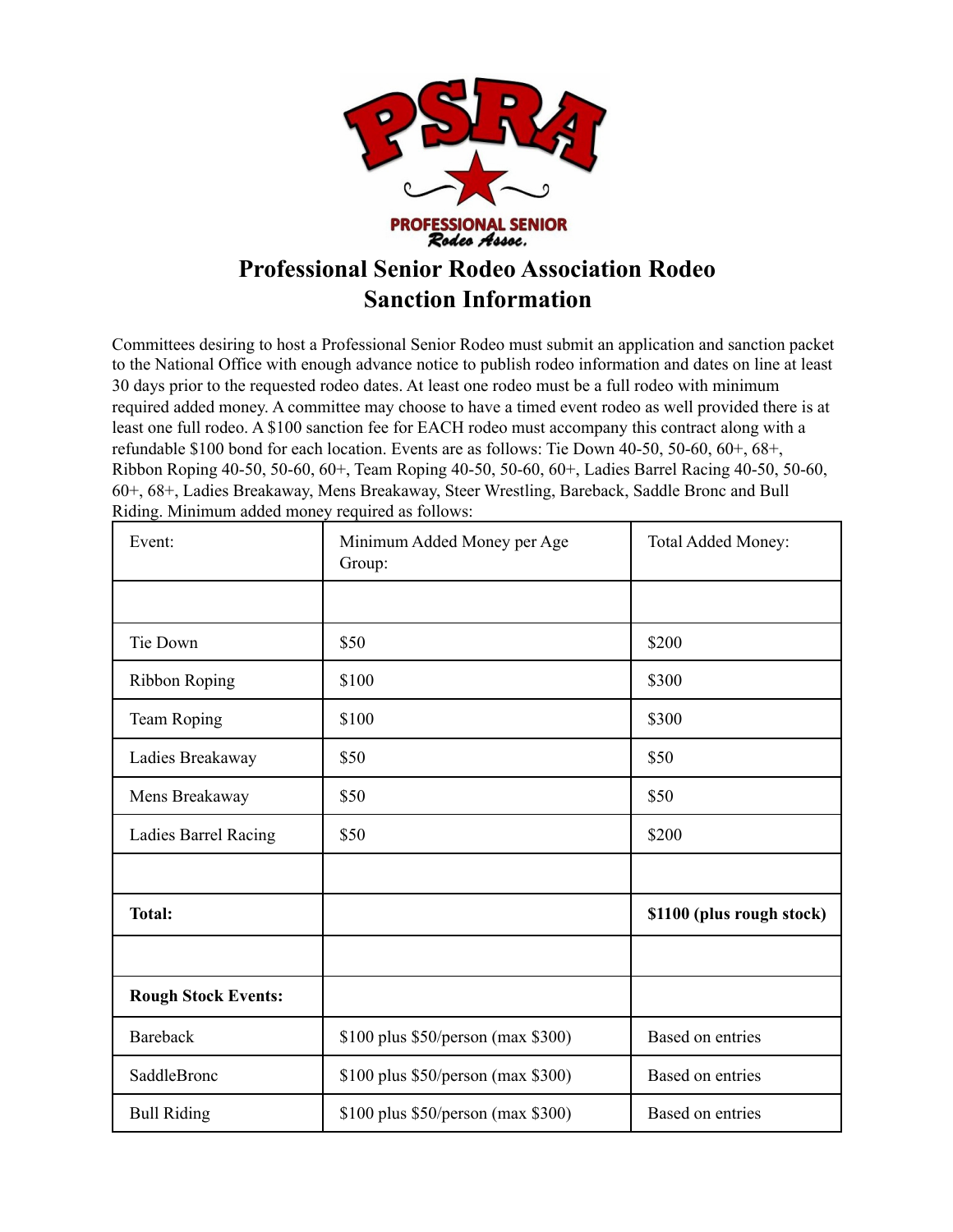### **Why PSRA?**

PSRA encourages our membership to remain in your host community as long as possible and to do so we encourage fundraisers ('jack pots' for tie down, breakaway, barrel racing, etc.) separate from the sanctioned rodeo which may be held before and/or after the sanctioned rodeos with PSRA approval, at the committee's discretion. We encourage you to combine these events with other social activities such as a dance, pot luck or friendly game of corn hole! The more fun the better and the more likely contestants will return to your town for future rodeos. This association is proud to support fair and age appropriate competition and family like comradery so these types of social events are definitely a part of PSRA's vision.

We are unique. Membership in our association seek comradery, friendship and good competition. They welcome the opportunity to visit new places and spend a few days in a local community. What that means to you as a committee:

- ∙ Contestants stick around town and do not just roll in and roll out
- ∙ We welcome opportunities to meet and mingle with the locals
- ∙ We encourage community participation so feel free to include fun activities throughout the rodeo such as mutton bustin', boot races, stick horse races

PSRA brings contestants to town who will support **local sponsors** such as:

- ∙ Restaurants, Grocery Stores, Gas Stations, Feed and Tack stores, Western/Ranch Supply, Tire shops, Auto Parts Stores
- ∙ Chiropractors, hair and nail salons, gyms, movie theaters, bowling alleys, laundromats ∙ And of course Pubs, Bars and Grills!

### **As a committee-what do I need to know?**

Putting on a rodeo for PSRA isn't much different than putting on any other professional rodeo. Some of the typical committee responsibilities include:

- ∙ Livestock
- ∙ Personnel such as judges, secretary, timers, announcer, arena help (can be locals with rodeo familiarity), pick up men, bull fighters
- ∙ Timing Eye
- ∙ Added Money
- ∙ Sanction Bond & Fees
- ∙ Liability Insurance
- ∙ Ambulance/Medics

Of course some of these may be covered by PSRA or your stock contractor so be sure to negotiate for these items early on.

With regard to livestock, because this is an over 40 association and because of our unique age groups and events, a little more thought needs to go into a stock contractor bid and stock.

### Additional Information:

The PSRA office will handle all entries (including locals so be sure they know to enter by the entry deadline). The office will send the Rodeo Secretary the following information: ∙ Day Sheets-entry positions are drawn by the Rodeo Entry Office

∙ Draw Sheets-trade outs are permitted through local secretary until stock is drawn ∙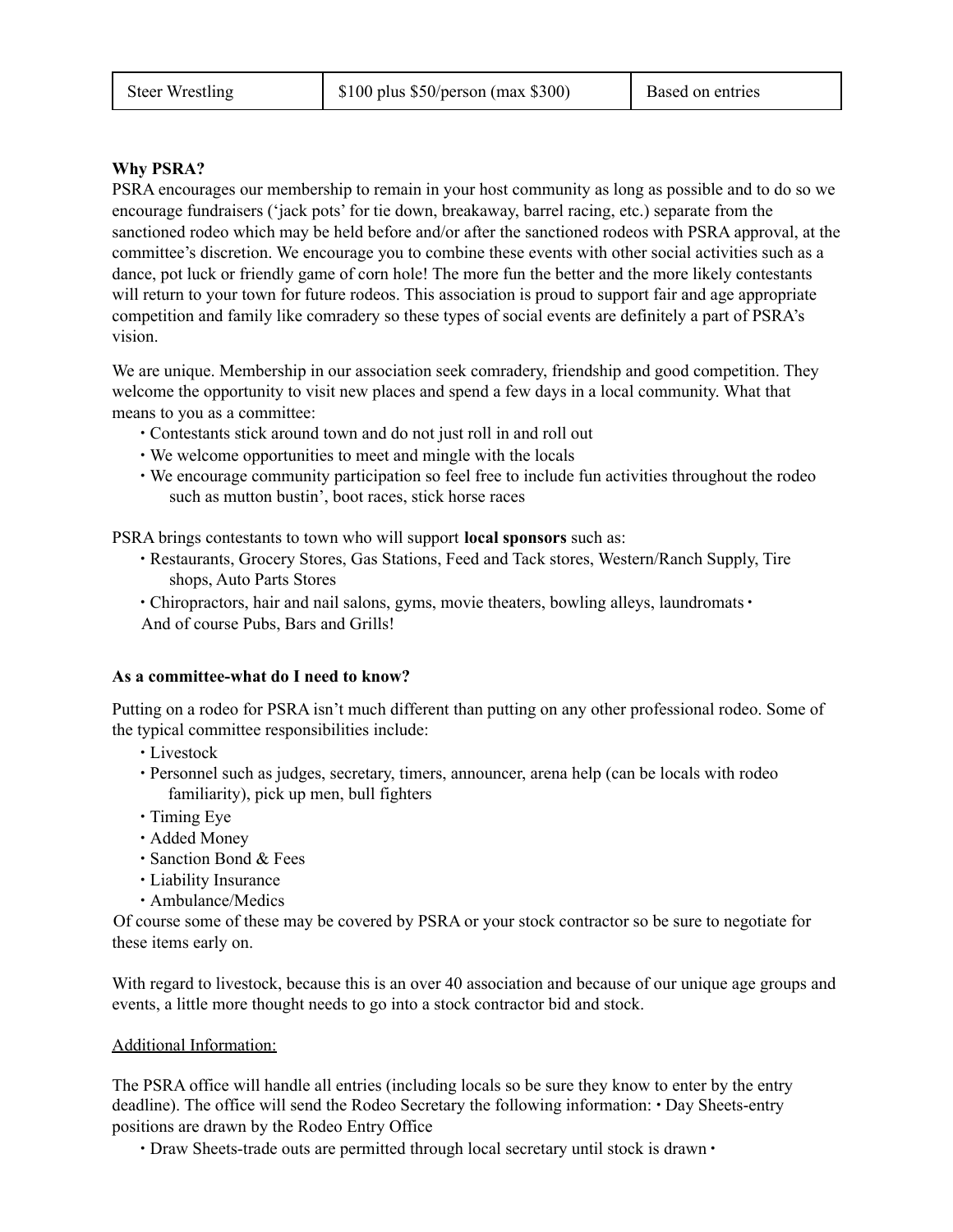Timers and Judges sheets

∙ Breakdown on payout

Rodeo Secretaries will be responsible for:

- ∙ Returning correct payoff & results sheets with top six listed with scores, times and dollars won ∙ Timers and Judges sheets
- ∙ Check to PSRA for 7% of total purse
- ∙ Valid list of all turnouts and releases and unpaid entry fees
- ∙ Paying out all prize money following the final performance of each rodeo-checks not picked up shall be mailed to the PSRA office.

# **Professional Senior Rodeo Association Rodeo Sanction Application/Contract**

| Rodeo Location-City and State:            |                                      |        |         |                       |        |  |  |
|-------------------------------------------|--------------------------------------|--------|---------|-----------------------|--------|--|--|
| Arena Address:                            |                                      |        |         |                       |        |  |  |
| Date(s) of Rodeos:                        |                                      |        |         |                       |        |  |  |
| Number of Full Rodeos:                    |                                      |        | Rodeos: | Number of Timed Event |        |  |  |
| Directions to Arena:                      |                                      |        |         |                       |        |  |  |
|                                           | Designated Slack Date(s) $&$ Times   |        |         |                       |        |  |  |
| Designated Performance Date(s)<br>& Times |                                      |        |         |                       |        |  |  |
| Rough Stock Contractor:                   |                                      |        |         |                       |        |  |  |
| Name, Address and Phone:                  |                                      |        |         |                       |        |  |  |
|                                           | <b>Timed Event Stock Contractor:</b> |        |         |                       |        |  |  |
| Name, Address and Phone:                  |                                      |        |         |                       |        |  |  |
| Rodeo Secretary Name:                     |                                      |        |         |                       |        |  |  |
| Phone and email:                          |                                      | Phone: |         |                       | Email: |  |  |
| Address:                                  |                                      |        |         |                       |        |  |  |
| <b>Committee Chair Person:</b>            |                                      |        |         |                       |        |  |  |
| Address:                                  |                                      |        |         | Phone:                |        |  |  |
| State:                                    |                                      | Zip:   |         | Email:                |        |  |  |
|                                           |                                      |        |         | Fax:                  |        |  |  |
| Other Information:                        |                                      |        |         |                       |        |  |  |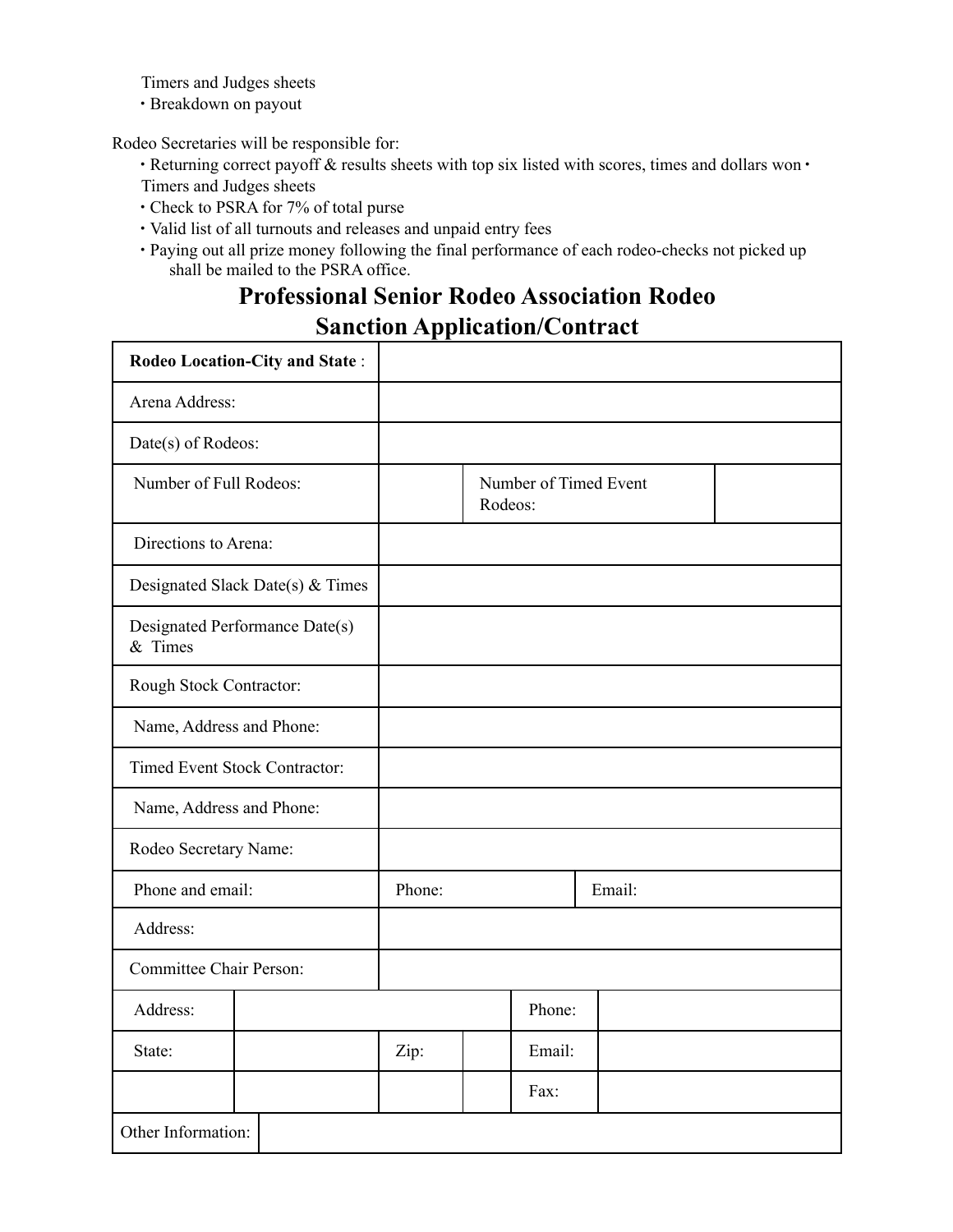Added Money: If more than one rodeo please specify for which rodeos there will be added money. See Sanction Information for required amounts for each event.

| Event:                     | Minimum Added<br>Money per event $&$<br>age group: | Total Added Money: |
|----------------------------|----------------------------------------------------|--------------------|
|                            |                                                    |                    |
| Tie Down                   |                                                    |                    |
| <b>Ribbon Roping</b>       |                                                    |                    |
| Team Roping                |                                                    |                    |
| Ladies Breakaway           |                                                    |                    |
| Mens Breakaway             |                                                    |                    |
| Ladies Barrel Racing       |                                                    |                    |
|                            |                                                    |                    |
| <b>Total:</b>              |                                                    |                    |
|                            |                                                    |                    |
| <b>Rough Stock Events:</b> |                                                    |                    |
| <b>Bareback</b>            | \$100 plus \$50/person<br>(max \$300)              | Based on entries   |
| SaddleBronc                | \$100 plus \$50/person<br>(max \$300)              | Based on entries   |
| <b>Bull Riding</b>         | \$100 plus \$50/person<br>(max \$300)              | Based on entries   |
| <b>Steer Wrestling</b>     | Same                                               | Same               |

Fees and Charges:

Entry Fees per event \$ \_\_\_\_\_\_\_\_\_\_\_\_\_\_\_ plus PSRA charges of \$23.

Additional charges to contestants such as a facility charge or clean up fee:\_\_\_\_\_\_\_\_\_\_\_\_\_\_\_\_\_\_\_\_\_\_\_\_\_

 $\mathcal{L}_\text{max} = \mathcal{L}_\text{max} = \mathcal{L}_\text{max} = \mathcal{L}_\text{max} = \mathcal{L}_\text{max} = \mathcal{L}_\text{max} = \mathcal{L}_\text{max} = \mathcal{L}_\text{max} = \mathcal{L}_\text{max} = \mathcal{L}_\text{max} = \mathcal{L}_\text{max} = \mathcal{L}_\text{max} = \mathcal{L}_\text{max} = \mathcal{L}_\text{max} = \mathcal{L}_\text{max} = \mathcal{L}_\text{max} = \mathcal{L}_\text{max} = \mathcal{L}_\text{max} = \mathcal{$ 

Jackpots or Other information: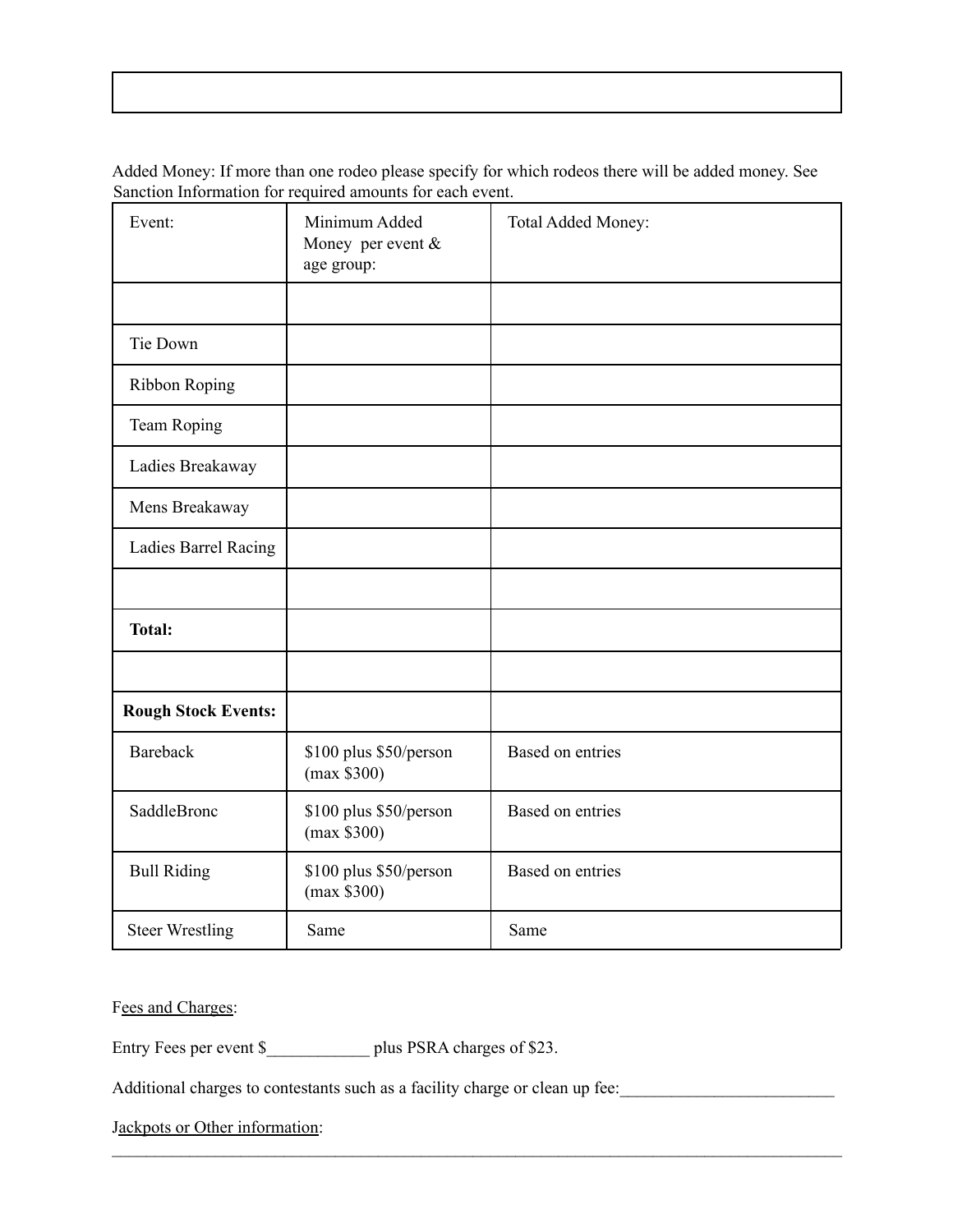## Prizes or other awards:

| <u> Unicomine intornimentis</u><br><b>Facilities Available</b> | <b>Yes</b> | No | Cost/night |
|----------------------------------------------------------------|------------|----|------------|
|                                                                |            |    |            |
| <b>Stalls</b>                                                  |            |    |            |
| Personal/Portable Stalls                                       |            |    |            |
| RV Hook up                                                     |            |    |            |
| Power                                                          |            |    |            |
| Water                                                          |            |    |            |
| Sewer                                                          |            |    |            |
| <b>Restroom Facilities</b>                                     |            |    |            |
| Showers                                                        |            |    |            |
| Livestock warm up area                                         |            |    |            |
| Water for livestock                                            |            |    |            |
|                                                                |            |    |            |
| Comments:                                                      |            |    |            |

 $\mathcal{L}_\text{max} = \mathcal{L}_\text{max} = \mathcal{L}_\text{max} = \mathcal{L}_\text{max} = \mathcal{L}_\text{max} = \mathcal{L}_\text{max} = \mathcal{L}_\text{max} = \mathcal{L}_\text{max} = \mathcal{L}_\text{max} = \mathcal{L}_\text{max} = \mathcal{L}_\text{max} = \mathcal{L}_\text{max} = \mathcal{L}_\text{max} = \mathcal{L}_\text{max} = \mathcal{L}_\text{max} = \mathcal{L}_\text{max} = \mathcal{L}_\text{max} = \mathcal{L}_\text{max} = \mathcal{$  $\mathcal{L}_\text{max} = \mathcal{L}_\text{max} = \mathcal{L}_\text{max} = \mathcal{L}_\text{max} = \mathcal{L}_\text{max} = \mathcal{L}_\text{max} = \mathcal{L}_\text{max} = \mathcal{L}_\text{max} = \mathcal{L}_\text{max} = \mathcal{L}_\text{max} = \mathcal{L}_\text{max} = \mathcal{L}_\text{max} = \mathcal{L}_\text{max} = \mathcal{L}_\text{max} = \mathcal{L}_\text{max} = \mathcal{L}_\text{max} = \mathcal{L}_\text{max} = \mathcal{L}_\text{max} = \mathcal{$  $\mathcal{L}_\text{max} = \mathcal{L}_\text{max} = \mathcal{L}_\text{max} = \mathcal{L}_\text{max} = \mathcal{L}_\text{max} = \mathcal{L}_\text{max} = \mathcal{L}_\text{max} = \mathcal{L}_\text{max} = \mathcal{L}_\text{max} = \mathcal{L}_\text{max} = \mathcal{L}_\text{max} = \mathcal{L}_\text{max} = \mathcal{L}_\text{max} = \mathcal{L}_\text{max} = \mathcal{L}_\text{max} = \mathcal{L}_\text{max} = \mathcal{L}_\text{max} = \mathcal{L}_\text{max} = \mathcal{$ 

 $\mathcal{L}_\text{max} = \mathcal{L}_\text{max} = \mathcal{L}_\text{max} = \mathcal{L}_\text{max} = \mathcal{L}_\text{max} = \mathcal{L}_\text{max} = \mathcal{L}_\text{max} = \mathcal{L}_\text{max} = \mathcal{L}_\text{max} = \mathcal{L}_\text{max} = \mathcal{L}_\text{max} = \mathcal{L}_\text{max} = \mathcal{L}_\text{max} = \mathcal{L}_\text{max} = \mathcal{L}_\text{max} = \mathcal{L}_\text{max} = \mathcal{L}_\text{max} = \mathcal{L}_\text{max} = \mathcal{$ 

 $\mathcal{L}_\text{max}$ 

#### General Contestant Information:

\_\_\_\_\_\_\_\_\_\_\_\_\_\_\_\_\_\_\_\_\_\_\_\_\_\_\_\_\_\_\_\_\_\_\_\_\_\_\_\_\_\_\_\_\_\_\_\_\_\_\_\_\_\_\_\_\_\_\_\_\_\_\_\_\_\_\_\_\_\_\_\_\_\_\_\_\_\_\_\_\_\_\_\_\_

### Additional Information:

| Date Contestants allowed on grounds:                      |  |
|-----------------------------------------------------------|--|
| Date Contestants must leave grounds:                      |  |
| Additional costs for arriving early<br>or staying longer? |  |
| Address and directions to arena:                          |  |